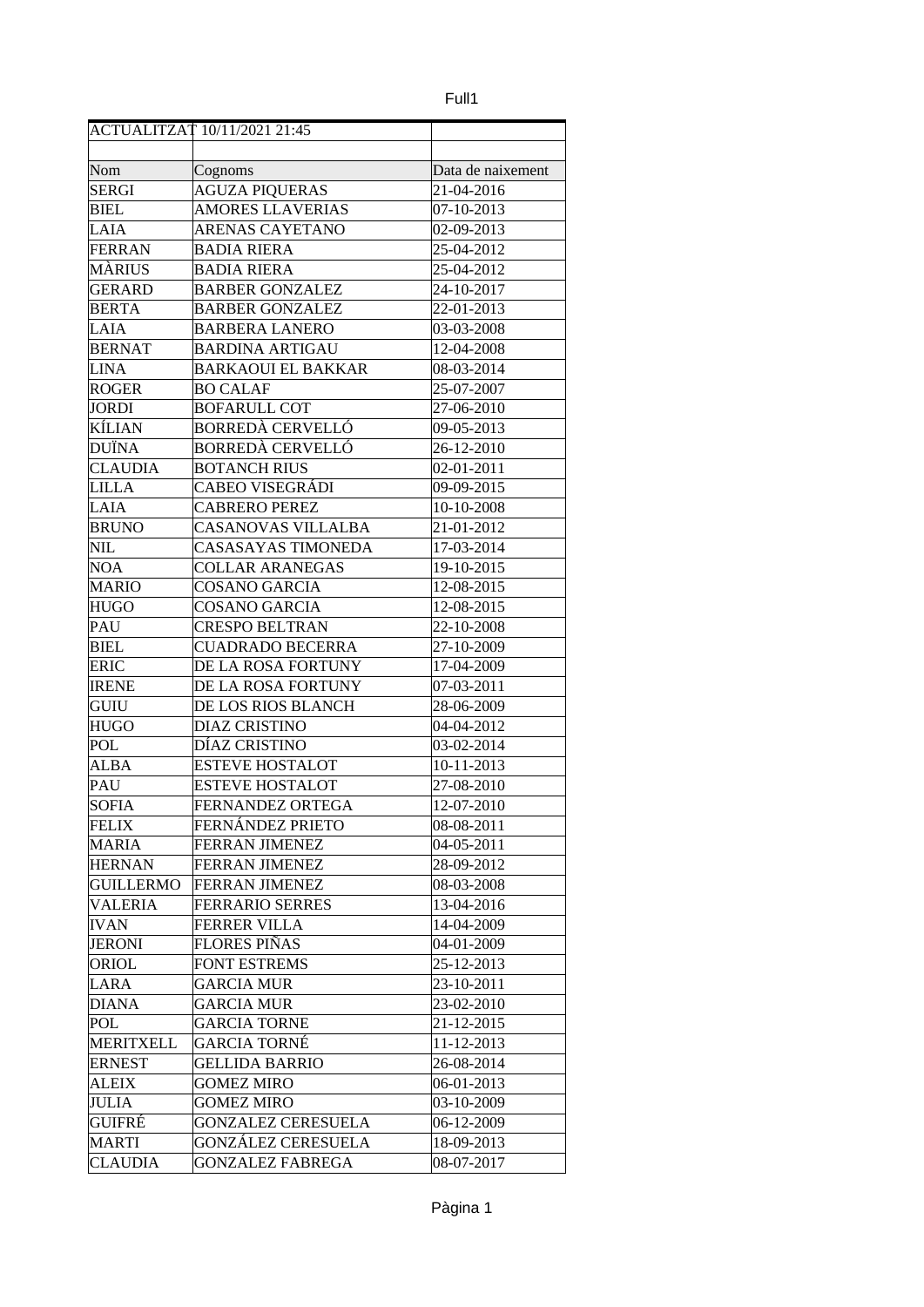| a sa<br>× |  |
|-----------|--|

| <b>KILIAN</b>   | <b>GRAS RUIZ</b>                       | 08-02-2012 |
|-----------------|----------------------------------------|------------|
| JUNE            | <b>GRAS RUIZ</b>                       | 09-11-2014 |
| ANNA            | <b>GRAU PINENT</b>                     | 11-12-2015 |
| ERIC            | <b>GRAU PINENT</b>                     | 11-07-2012 |
| <b>MATIAS</b>   | HERNANDEZ SANCHEZ                      | 20-12-2008 |
| <b>OSCAR</b>    | <b>IBAÑEZ RIZO</b>                     | 08-12-2011 |
| <b>QUIMEY</b>   | <b>IZAGA DERIU</b>                     | 22-08-2009 |
| <b>BRUNO</b>    | <b>JIMENEZ GARCIA</b>                  | 14-02-2016 |
| <b>VICTOR</b>   | <b>JIMENEZ GARCIA</b>                  | 25-05-2008 |
| <b>IRENE</b>    | <b>JIMÉNEZ GARCÍA</b>                  | 26-08-2011 |
| <b>NATALIA</b>  | <b>LARA GIRBES</b>                     | 13-04-2009 |
| <b>UNAX</b>     | <b>LEGARRETA GARCIA</b>                | 20-07-2007 |
| <b>ERIC</b>     | <b>LINARES LOPEZ</b>                   | 15-06-2015 |
| SARA            | <b>LINARES LOPEZ</b>                   | 15-06-2015 |
| BIEL            | LLIGADAS TURÓN                         | 27-02-2012 |
| BLAI            | LLIGADES TURON                         | 11-03-2015 |
| SARA            | <b>LOPEZ GARCIA</b>                    | 19-01-2015 |
| EDGAR           | <b>LOPEZ PIZARRO</b>                   | 01-04-2014 |
| <b>HOUDAIFA</b> | <b>MAJLUF</b>                          | 03-05-2011 |
| <b>HUGO</b>     | <b>MARQUEZ ARROYO</b>                  | 20-07-2015 |
| <b>MARC</b>     | MARTÍ FERNÁNDEZ                        | 10-04-2011 |
| ÍNDIA           | <b>MARTÍN CUADRADO</b>                 | 04-04-2014 |
| <b>MARIA</b>    | <b>MARTÍN CUADRADO</b>                 | 01-05-2012 |
| NAYAH           | <b>MARTINEZ FERRE</b>                  | 25-01-2013 |
| LUCÍA           | <b>MARTÍNEZ PERALES</b>                | 04-08-2012 |
| <b>VICTOR</b>   | <b>MARTÍNEZ PERALES</b>                | 29-08-2015 |
| <b>JOAN</b>     | <b>MARTORELL ESCOBAR</b>               | 23-03-2007 |
| <b>RIHANA</b>   | MARTOS TEIXIDÓ                         | 18-03-2012 |
| <b>MARTI</b>    | <b>MATEU MONTULL</b>                   | 13-08-2016 |
| <b>ROC</b>      | <b>MATEU MONTULL</b>                   | 21-02-2014 |
| <b>MARTI</b>    | <b>MATEU ORTEGA</b>                    | 09-06-2016 |
| ALICIA          | <b>MELLAKHI</b>                        | 16-01-2016 |
| NORA            | MONTOLIO AMARO                         | 05-02-2010 |
| ADA             | <b>NIN NAVAS</b>                       | 24-10-2012 |
| <b>UNAI</b>     | OLAYA MÍNGUEZ                          | 27-07-2009 |
| <b>AINA</b>     | <b>OLMO CHAVEZ</b>                     | 17-08-2013 |
| <b>ALEIX</b>    | OLMO CHÁVEZ                            | 01-02-2011 |
| CLARA           | ORTIZ DE LANDAZURI ONTOSO  04-12-2009  |            |
| UNAI            | ORTIZ DE LANDAZURI ONTOSO   28-06-2007 |            |
| NIL             | PAGÈS CORTS                            | 12-04-2011 |
| <b>JANA</b>     | <b>PAGES CORTSS</b>                    | 26-08-2008 |
| NIL             | <b>PAMIES MIRO</b>                     | 25-03-2012 |
| <b>GUILLEM</b>  | PÀMIES MIRÓ                            | 16-07-2009 |
| <b>KILIAN</b>   | PEDROL ESPINOSA                        | 24-02-2013 |
| <b>STELLA</b>   | PEREIRA CONTRERAS                      | 11-12-2011 |
| MATIAS          | PEREZ MORCILLO                         | 20-12-2012 |
| IÀN             | PRADO I RIBES                          | 05-11-2013 |
| AGUSTINA        | <b>RAMOS RUSSO</b>                     | 09-01-2012 |
| <b>MIREIA</b>   | REDONDO MENDOZA                        | 10-06-2008 |
| <b>XAVIER</b>   | RODRIGUEZ ESCUDE                       | 28-03-2008 |
| CARLA           | RODRIGUEZ MARTINEZ                     | 10-01-2008 |
| <b>AINOA</b>    | RODRIGUEZ MURILLO                      | 17-01-2008 |
| ERIC            | <b>SANCHEZ RODRIGUEZ</b>               | 28-12-2014 |